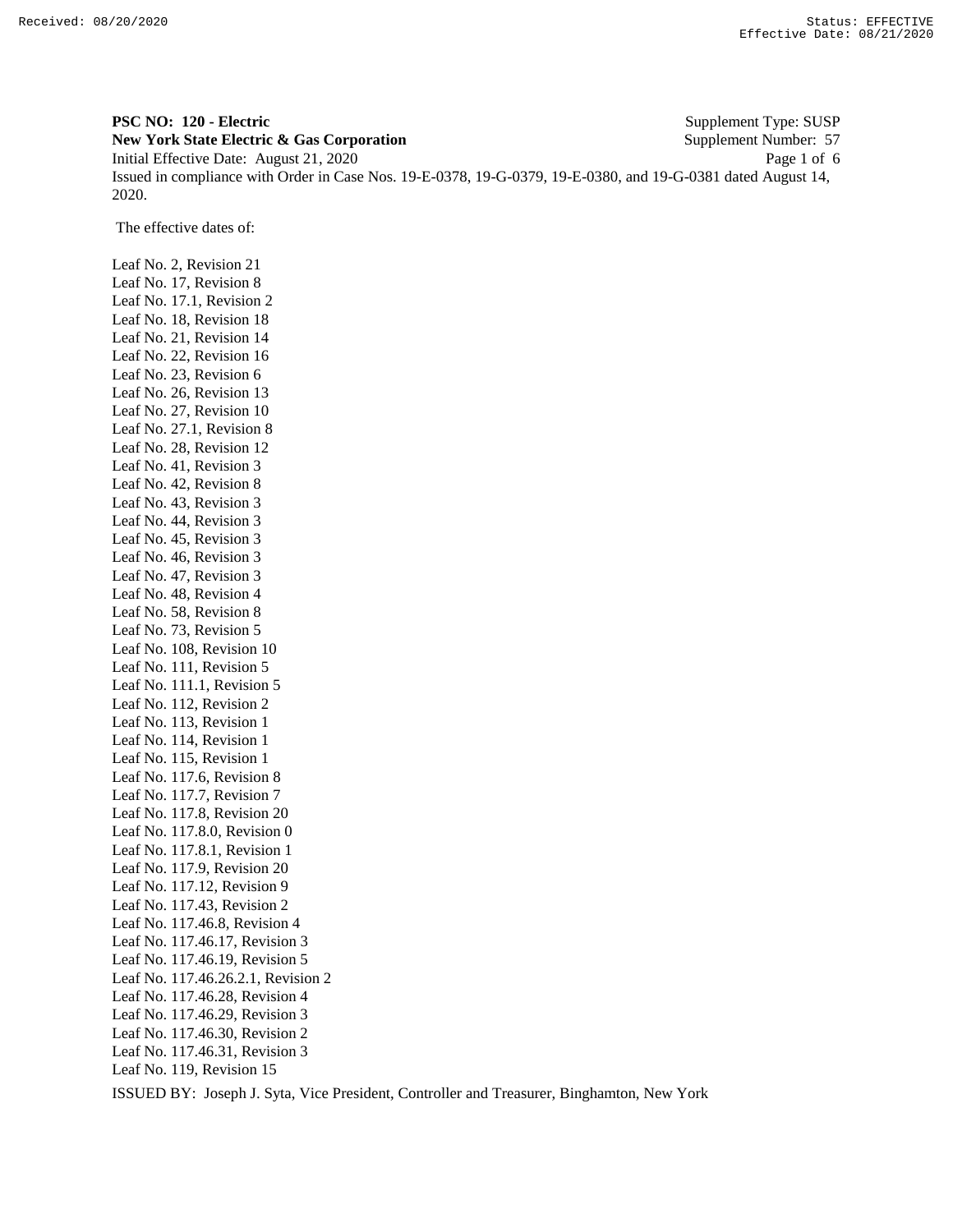**PSC NO: 120 - Electric** Supplement Type: SUSP **New York State Electric & Gas Corporation** Supplement Number: 57 Initial Effective Date: August 21, 2020 Page 2 of 6 Issued in compliance with Order in Case Nos. 19-E-0378, 19-G-0379, 19-E-0380, and 19-G-0381 dated August 14, 2020.

Leaf No. 122, Revision 14 Leaf No. 123, Revision 31 Leaf No. 124, Revision 23 Leaf No. 128, Revision 10 Leaf No. 129, Revision 18 Leaf No. 131, Revision 25 Leaf No. 131.1, Revision 7 Leaf No. 133, Revision 31 Leaf No. 134, Revision 10 Leaf No. 139, Revision 27 Leaf No. 142, Revision 16 Leaf No. 143, Revision 5 Leaf No. 147, Revision 17 Leaf No. 149, Revision 16 Leaf No. 150, Revision 16 Leaf No. 152, Revision 3 Leaf No. 154, Revision 9 Leaf No. 155, Revision 17 Leaf No. 156, Revision 17 Leaf No. 157, Revision 25 Leaf No. 158, Revision 25 Leaf No. 158.1, Revision 7 Leaf No. 161, Revision 20 Leaf No. 166, Revision 30 Leaf No. 167, Revision 27 Leaf No. 170, Revision 17 Leaf No. 173, Revision 18 Leaf No. 176, Revision 17 Leaf No. 180, Revision 3 Leaf No. 181.1, Revision 15 Leaf No. 183, Revision 6 Leaf No. 184, Revision 17 Leaf No. 185, Revision 13 Leaf No. 193.4, Revision 15 Leaf No. 194, Revision 16 Leaf No. 195, Revision 13 Leaf No. 197, Revision 30 Leaf No. 198, Revision 25 Leaf No. 198.2, Revision 11 Leaf No. 199, Revision 3 Leaf No. 200, Revision 4 Leaf No. 201, Revision 24 Leaf No. 202, Revision 16 Leaf No. 203, Revision 14 Leaf No. 207, Revision 13 Leaf No. 208, Revision 32 Leaf No. 210, Revision 18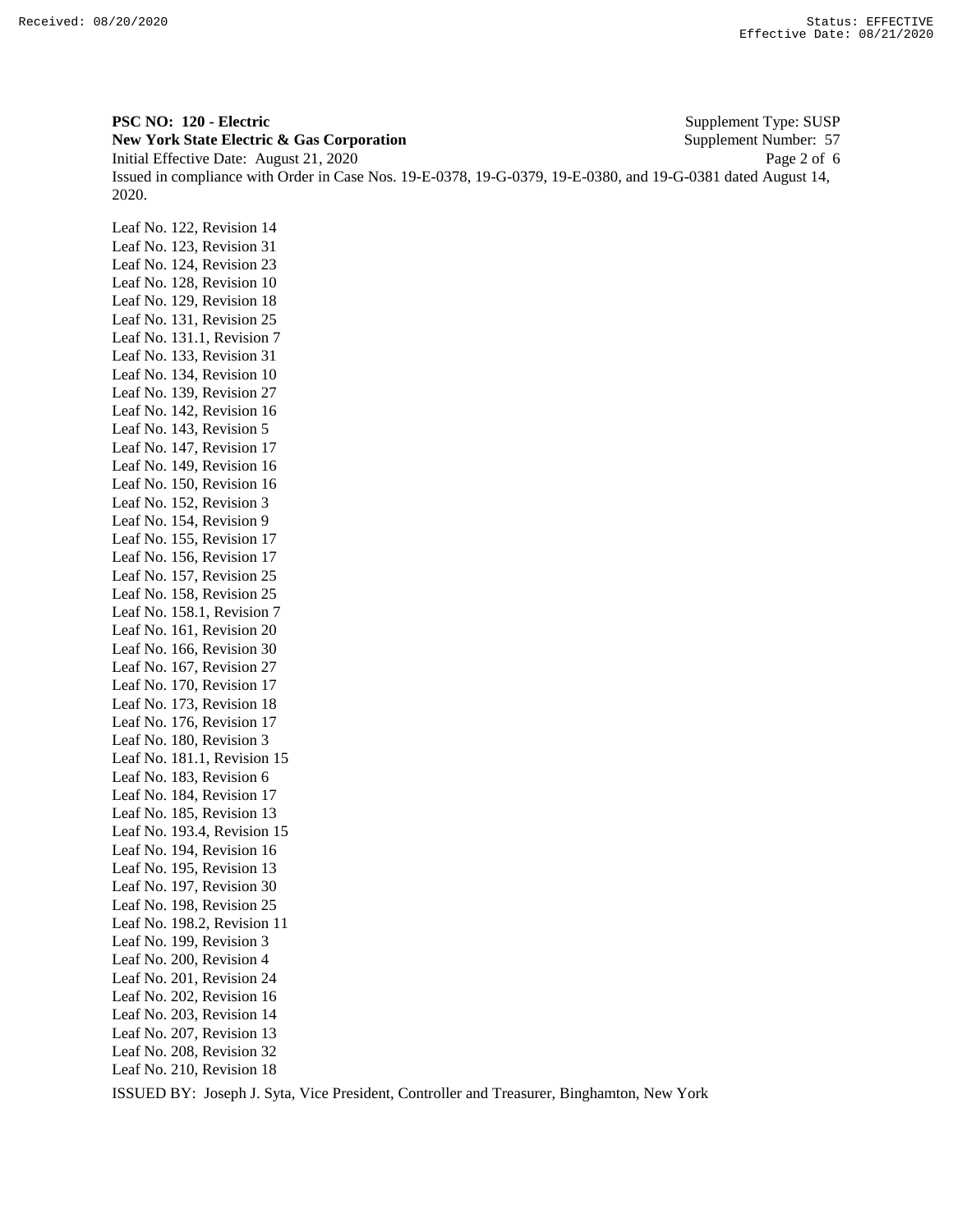**PSC NO: 120 - Electric** Supplement Type: SUSP **New York State Electric & Gas Corporation** Supplement Number: 57 Initial Effective Date: August 21, 2020 Page 3 of 6 Issued in compliance with Order in Case Nos. 19-E-0378, 19-G-0379, 19-E-0380, and 19-G-0381 dated August 14, 2020.

Leaf No. 212, Revision 17 Leaf No. 213, Revision 15 Leaf No. 214, Revision 17 Leaf No. 215, Revision 26 Leaf No. 216, Revision 24 Leaf No. 221, Revision 30 Leaf No. 228, Revision 26 Leaf No. 229, Revision 23 Leaf No. 230, Revision 26 Leaf No. 243, Revision 18 Leaf No. 243.2, Revision 13 Leaf No. 243.3, Revision 5 Leaf No. 243.4, Revision 9 Leaf No. 247, Revision 19 Leaf No. 248, Revision 25 Leaf No. 249, Revision 25 Leaf No. 250, Revision 25 Leaf No. 257, Revision 14 Leaf No. 260, Revision 13 Leaf No. 261, Revision 31 Leaf No. 262, Revision 23 Leaf No. 268, Revision 14 Leaf No. 271, Revision 13 Leaf No. 272, Revision 33 Leaf No. 274.1, Revision 17 Leaf No. 279, Revision 4 Leaf No. 287, Revision 27 Leaf No. 287.1, Revision 13 Leaf No. 287.2, Revision 5 Leaf No. 288, Revision 28 Leaf No. 288.1, Revision 21 Leaf No. 288.2, Revision 14 Leaf No. 288.3, Revision 3 Leaf No. 289, Revision 46 Leaf No. 292, Revision 3 Leaf No. 293, Revision 26 Leaf No. 294.12, Revision 7 Leaf No. 296, Revision 14 Leaf No. 299, Revision 13 Leaf No. 300, Revision 30 Leaf No. 310, Revision 28 Leaf No. 318, Revision 28 Leaf No. 319, Revision 3

are hereby further suspended to and including October 31, 2020. Pending restoration, reissue, or cancellation, the rates, rules and regulations in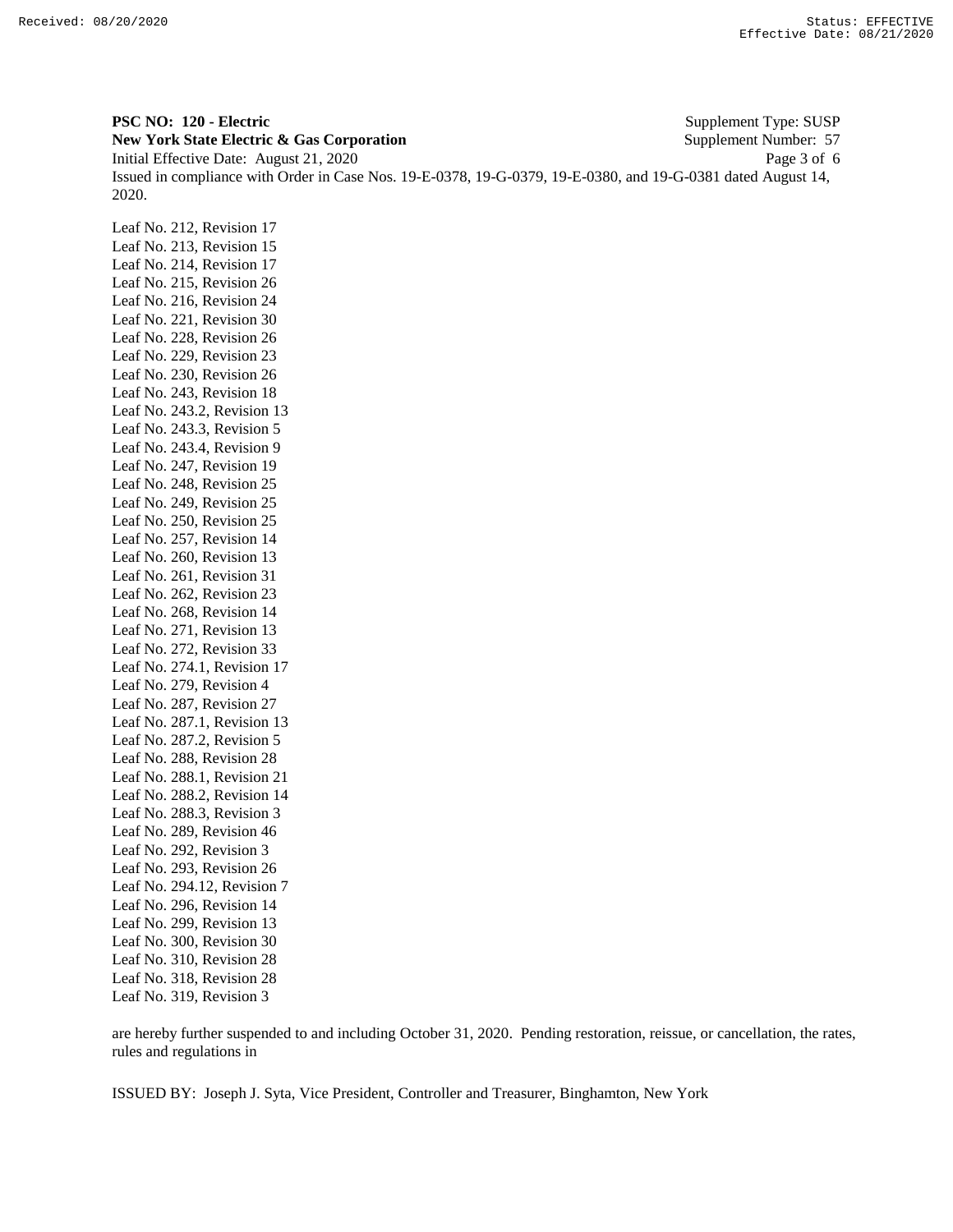**PSC NO: 120 - Electric** Supplement Type: SUSP **New York State Electric & Gas Corporation** Supplement Number: 57 Initial Effective Date: August 21, 2020 Page 4 of 6 Issued in compliance with Order in Case Nos. 19-E-0378, 19-G-0379, 19-E-0380, and 19-G-0381 dated August 14, 2020.

Leaf No. 2, Revision 20 Leaf No. 17, Revision 7 Leaf No. 17.1, Revision 1 Leaf No. 18, Revision 17 Leaf No. 21, Revision 15 Leaf No. 22, Revision 15 Leaf No. 23, Revision 5 Leaf No. 26, Revision 12 Leaf No. 27, Revision 9 Leaf No. 27.1, Revision 9 Leaf No. 28, Revision 11 Leaf No. 41, Revision 2 Leaf No. 42, Revision 7 Leaf No. 43, Revision 2 Leaf No. 44, Revision 2 Leaf No. 45, Revision 2 Leaf No. 46, Revision 2 Leaf No. 47, Revision 2 Leaf No. 48, Revision 3 Leaf No. 58, revision 7 Leaf No. 73, Revision 4 Leaf No. 108, Revision 9 Leaf No. 111, Revision 4 Leaf No. 111.1, Revision 4 Leaf No. 112, Revision 1 Leaf No. 113, Revision 0 Leaf No. 114, Revision 0 Leaf No. 115, Revision 0 Leaf No. 117.6, Revision 7 Leaf No. 117.7, Revision 6 Leaf No. 117.8, Revision 21 Leaf No. 117.8.1, Revision 0 Leaf No. 117.9, Revision 19 Leaf No. 117.12, Revision 8 Leaf No. 117.43, Revision 1 Leaf No. 117.46.8, Revision 3 Leaf No. 117.46.17, Revision 2 Leaf No. 117.46.19, Revision 4 Leaf No. 117.46.26.2.1, Revision 4 Leaf No. 117.46.28, Revision 3 Leaf No. 117.46.29, Revision 2 Leaf No. 117.46.30, Revision 1 Leaf No. 117.46.31, Revision 2 Leaf No. 119, Revision 14 Leaf No. 122, Revision 13 Leaf No. 123, Revision 30 Leaf No. 124, Revision 22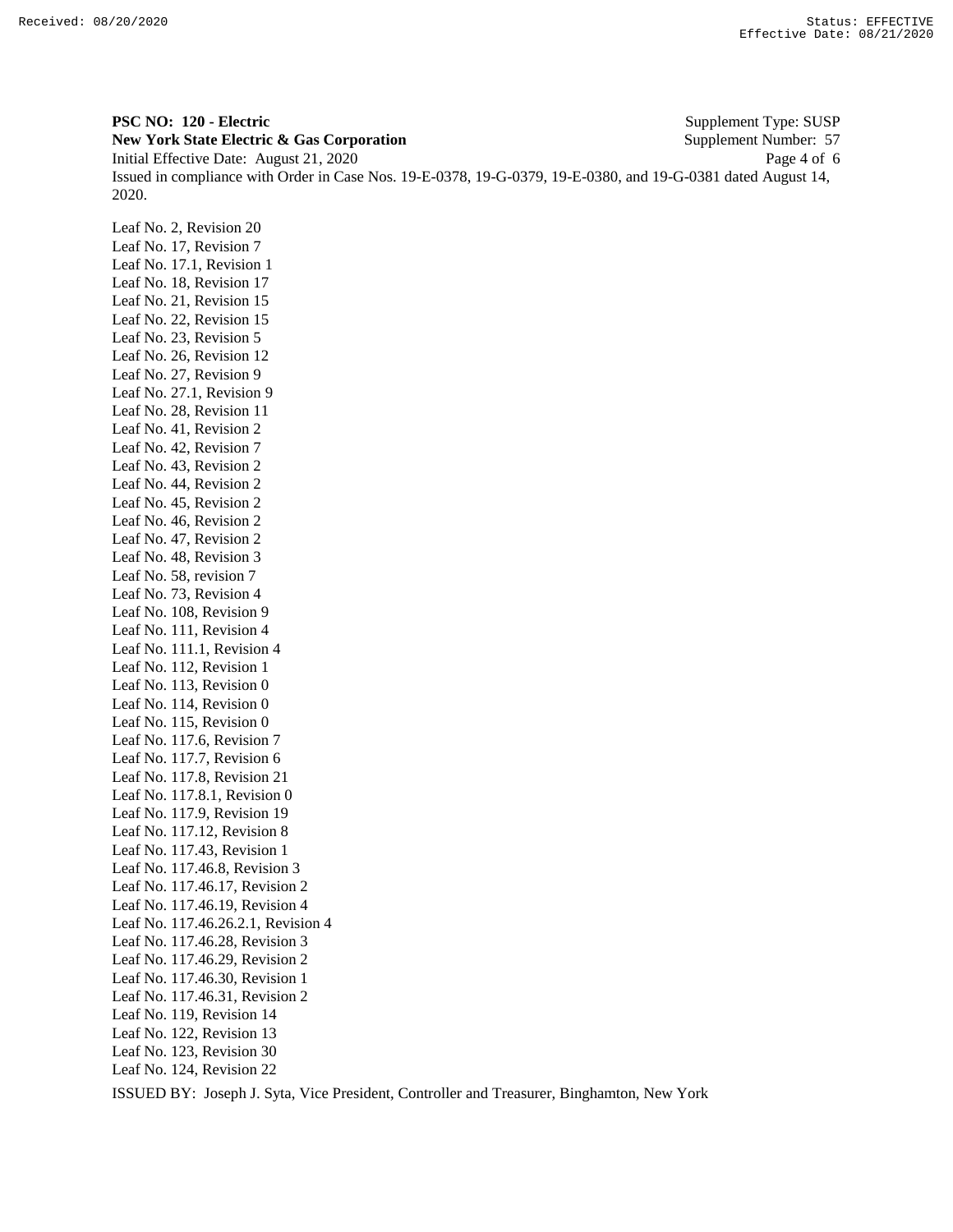**PSC NO: 120 - Electric** Supplement Type: SUSP **New York State Electric & Gas Corporation** Supplement Number: 57 Initial Effective Date: August 21, 2020 Page 5 of 6 Issued in compliance with Order in Case Nos. 19-E-0378, 19-G-0379, 19-E-0380, and 19-G-0381 dated August 14, 2020.

Leaf No. 128, Revision 9 Leaf No. 129, Revision 17 Leaf No. 131, Revision 24 Leaf No. 131.1, Revision 6 Leaf No. 133, Revision 30 Leaf No. 134, Revision 9 Leaf No. 139, Revision 26 Leaf No. 142, Revision 15 Leaf No. 143, Revision 4 Leaf No. 147, Revision 16 Leaf No. 149, Revision 15 Leaf No. 150, Revision 15 Leaf No. 152, Revision 2 Leaf No. 154, Revision 8 Leaf No. 155, Revision 16 Leaf No. 156, Revision 16 Leaf No. 157, Revision 24 Leaf No. 158, Revision 24 Leaf No. 158.1, Revision 6 Leaf No. 161, Revision 19 Leaf No. 166, Revision 29 Leaf No. 167, Revision 26 Leaf No. 170, Revision 16 Leaf No. 173, Revision 17 Leaf No. 176, Revision 16 Leaf No. 180, Revision 2 Leaf No. 181.1, Revision 14 Leaf No. 183, Revision 5 Leaf No. 184, Revision 16 Leaf No. 185, Revision 12 Leaf No. 193.4, Revision 14 Leaf No. 194, Revision 15 Leaf No. 195, Revision 12 Leaf No. 197, Revision 29 Leaf No. 198, Revision 24 Leaf No. 198.2, Revision 10 Leaf No. 199, Revision 1 Leaf No. 200, Revision 3 Leaf No. 201, Revision 23 Leaf No. 202, Revision 15 Leaf No. 203, Revision 13 Leaf No. 207, Revision 12 Leaf No. 208, Revision 31 Leaf No. 210, Revision 17 Leaf No. 212, Revision 16 Leaf No. 213, Revision 14 Leaf No. 214, Revision 16